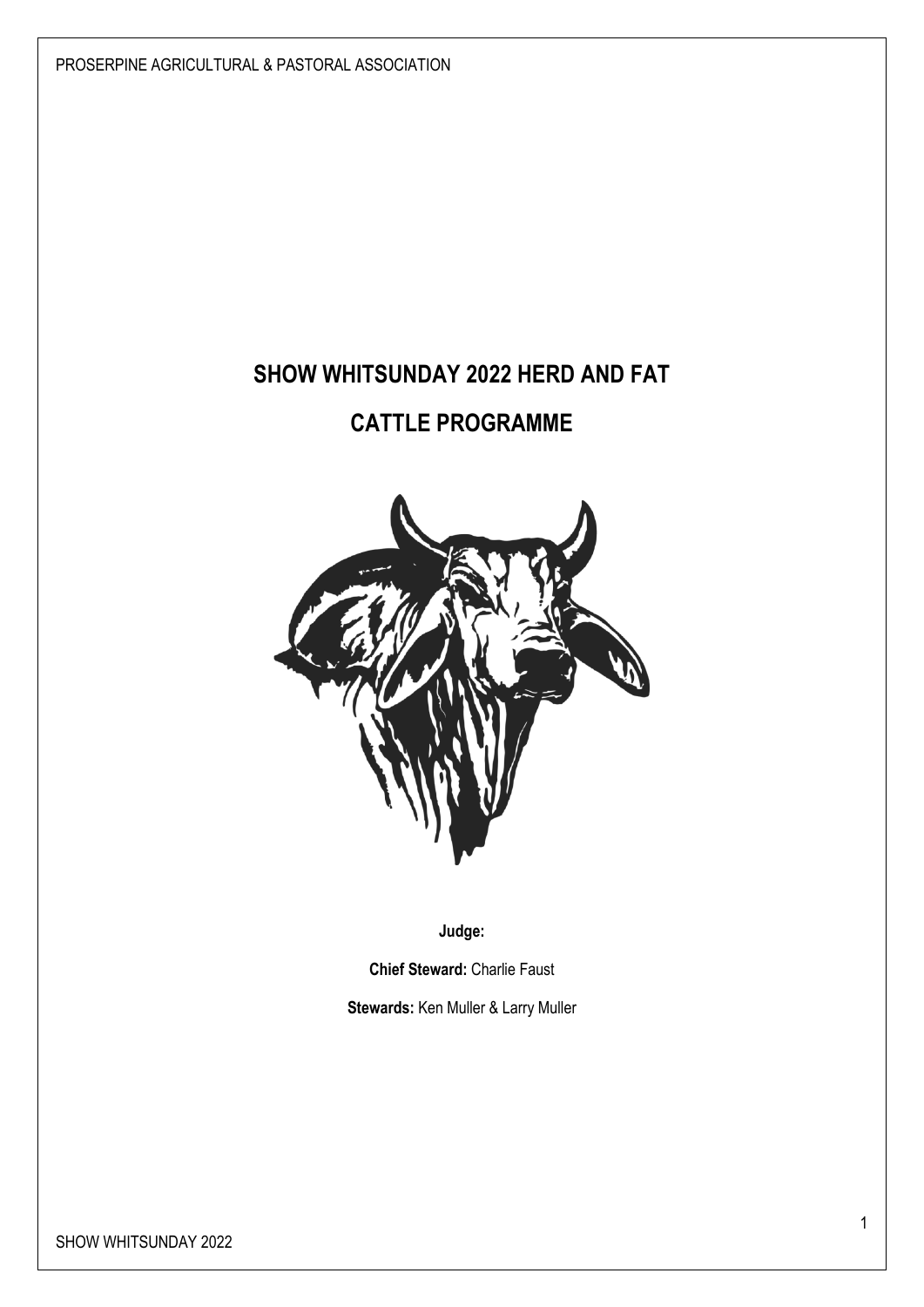# **HERD & FAT CATTLE RULES & REGULATIONS**

- 1. All cattle exhibited must have an NLIS ear tag.
- 2. Exhibitors are allowed one entry only per class.
- 3. Herd section cattle must be pasture fed only and must be bred by the exhibitor.
- 4. Fat cattle must be pasture fed only and must be owned by the exhibitor for a minimum of 12 months.
- 5. Fat cattle must have their permanent teeth numbered on either side of the hump with paint.
- 6. No beast can be presented in more than one class.
- 7. All cattle if not dehorned must be tipped to a minimum of 1" diameter.
- 8. Stewards may mouth any beast. Any animal not correctly mouthed by exhibitor will be disqualified.
- 9. Permits and waybills must be made available to stewards for inspection.
- 10. All cattle must be on grounds by 11:00am Friday and be clearly numbered.

#### **Prizes:**

**Class 1,2,3,4,5,6,14,15,16&17: 1st** \$18.00 **2 nd** \$7.00 **3 rd** \$5.00 **Class 7: 1st** \$100.00 **2 nd** \$25.00 **Class 8,9,10,11&12: 1 st** \$30.00 **2 nd** \$15.00 **3 rd** \$10.00 **Class 13: 1st** \$60.00 **2 nd** \$25.00 **3 rd** \$15.00

**Champion Bull:** \$200.00 **Champion Herd Female:** \$200.00 **Champion Bullock:** \$200.00 **Champion Fat Female -** \$200.00 **Most Successful Herd Section Exhibitor -** \$200.00 **Most Successful Fat Section Exhibitor-** \$200.00 **Most Successful Exhibitor Overall** 

*Many thanks to all of our generous sponsors*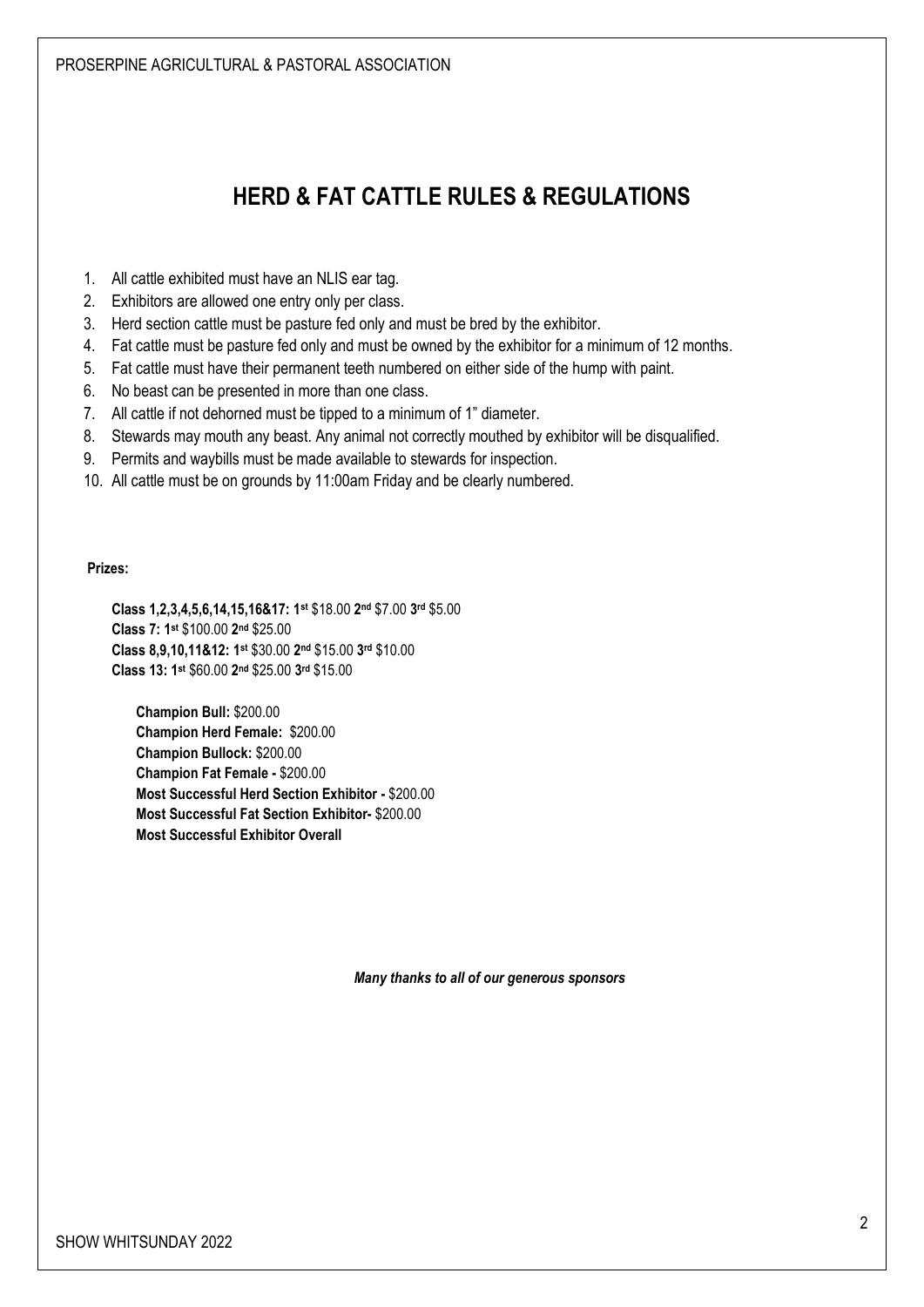#### PROSERPINE AGRICULTURAL & PASTORAL ASSOCIATION

# **HERD CATTLE SECTION**

**Class 1 Locally Bred Bull** – Any Age

- **Class 2 Locally Bred Bull** Under 12 months
- **Class 3 Cow With Calf at Foot** Any Age
- **Class 4 Heifer** No. 0 or Younger
- **Class 5 Heifer** Under 12 Months
- **Class 6 Pen of 3 Heifers** No. 0 or Younger
	- **A - CHAMPION HERD FEMALE** To be selected from Class 3, 4, 5 & 6
	- **B - CHAMPION BULL** To be selected from Class 1 & 2

# **FAT CATTLE SECTION**

## **Class 7**

**Single Bullock** – Any Age, Any Weight - To be judged on weight, evenness of flesh and conformation.

#### **Class 8**

**Single Bullock** – Maximum 6 Teeth, Weight Range 550 – 720Kg - To be judged on suitability for the Japanese Export Trade.

#### **Class 9**

**Single Bullock** – Maximum 4 Teeth, Weight Range 440 – 680Kg -To be judged on suitability for the Korean Export Trade.

#### **Class 10**

**Single Bullock** – Maximum 4 Teeth, Weight Range up to 650Kg - To be judged on condition and suitability to the local butcher trade.

#### **Class 11**

**Single Steer** – Maximum 2 Teeth, Minimum 400Kg - To be judged on weight for age, condition, quality & conformation.

#### **Class 12**

**Pen of 2 Bullocks** – Maximum 4 Teeth - To be judged on evenness of pen, conformation and suitability for the export trade.

#### **Class 13**

**Pen of 3 Store Steers** – Maximum 2 Teeth, weight range 350 – 450Kg - To be judged on suitability to enter a feedlot.

#### **Class 14**

**Single Cow** – Any Age - To be judged on conformation, weight, evenness of flesh and suitability for the export trade.

## **Class 15**

**Single Heifer** – Maximum 4 Teeth -To be judged on weight for age, evenness of flesh and conformation.

#### **Class 16**

**Single Heifer** – Maximum 2 Teeth, weight range – up to 500Kg -To be judged on suitability to the local butcher trade.

#### SHOW WHITSUNDAY 2022